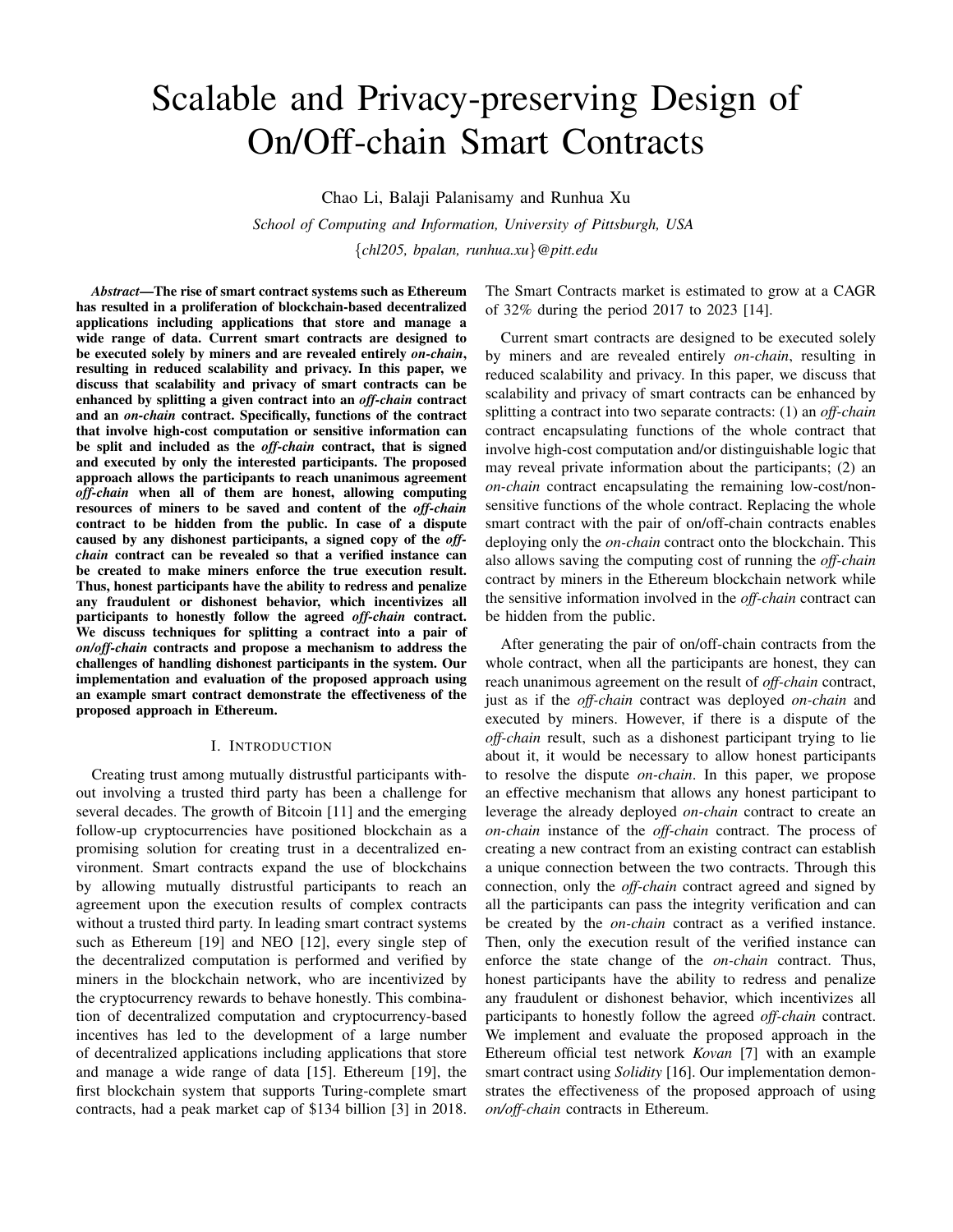# II. ON/OFF-CHAIN SMART CONTRACTS

In this section, we first introduce the creation and execution of a general smart contract in Ethereum. We then present the techniques for splitting a given smart contract into a pair of *on/off-chain* contracts and explain how the pair of contracts can be executed in Ethereum.

## *A. Smart contracts in Ethereum*

There are two types of accounts in Ethereum, namely External Owned Accounts (EOAs) controlled by private keys owned by users and Contract Accounts (CAs) assigned to smart contracts. A user of Ethereum should first create a EOA with a pair of keys and then deploy smart contracts from the EOA, resulting in the creation of CAs associated with the smart contracts. A smart contract in Ethereum refers to a piece of program code that usually consists of multiple functions, a few parameters and perhaps some modifiers. After programming a smart contract in a language such as *Solidity* [16], a user can compile the contract to get its *bytecode* and Application Binary Interface (*ABI*) and can send a contract creation transaction to the Ethereum network with *bytecode* and (optional) *ABI*. Upon receiving the transaction, miners will include the *bytecode* into the next block, meaning that a new smart contract has been created, whose CA can be deterministically computed from the address of its creator and a nonce. Each CA can be viewed as a small decentralized server that can act based on the functions in its contract and can store data (e.g., cryptocurrency) allowed by its contract. However, CAs are passive, meaning that execution of any function of deployed smart contracts must be invoked through either transactions sent by EOAs or messages sent from CAs. As a result, the transactions/messages, as well as function inputs inside them, are all recorded by the Ethereum blockchain, which makes the function outputs deterministic because all miners can execute the function with the same inputs and gets the same outputs. It is worth noting that one needs to pay Gas [19] for either deploying a new smart contract or calling a function of existing smart contracts in Ethereum. Gas can be exchanged with Ether, the cryptocurrency used in Ethereum, and Ether can be exchanged with real money.

As discussed above, Ethereum requests each invoked function of deployed *on-chain* contracts to be executed by all the miners for the purpose of getting trustworthy outputs in the decentralized environment. However, this *all-on-chain* execution model of smart contracts may drain the scarce network resources and introduce privacy risks, when the invoked function includes high-cost calculation or sensitive information. Therefore, instead of deploying a whole contract with all function included, we propose to split such problem functions from the whole contract to execute them *off-chain* while still executing the rest of functions *on-chain*. We present the technique of implementing this approach by splitting a given contract into a pair of *on/off-chain* contracts.



Fig. 1: Comparison of the current *all-on-chain* execution model of smart contracts in Ethereum and the proposed *hybrid-on/off-chain* execution model

## *B. On/off-chain smart contracts*

We broadly classify functions of smart contracts into two categories based on the computing resources spent for executing them and the sensitive information carried by them: (1) *heavy/private* functions involving high-cost calculation or sensitive information and (2) *light/public* functions involving none of these features. For example, Alice and Bob may decide to bet on a private topic between them using cryptocurrency they have, so they draft a simplified betting contract as shown in Algorithm 1, which consists of three functions. They can first make deposits to the contract through *deposit()*, then invoke *reveal()* after a certain temporal threshold to reveal the result and finally reassign the cryptocurrency locked in the contract based on the result by calling *reassign()*. Since both *deposit()* and *reassign()* are simple cryptocurrency transfer functions, they contain neither high-cost calculation nor sensitive information, so they can be allocated to *light/public* functions. In contrast, *reveal()* may contain details of the customized betting rules that are private to the participants and may involve an arbitrary amount of computational cost, hence it should be allocated to a *heavy/private* function. It could be quite customized to allocate functions into the two categories. Here we recommend to allocate all functions of cryptocurrency transfer into *light/public* functions and consider the remaining ones as *heavy/private* functions.

```
contract betting {
  function deposit () payable public participantOnly;
 function reveal () public participantOnly
 function reassign () public participant Only;
}
```
Algorithm 1: A simplified betting contract

After all functions of a smart contract has been classified, the *heavy/private* functions and *light/public* functions can be grouped into an *off-chain* contract and an *on-chain* contract,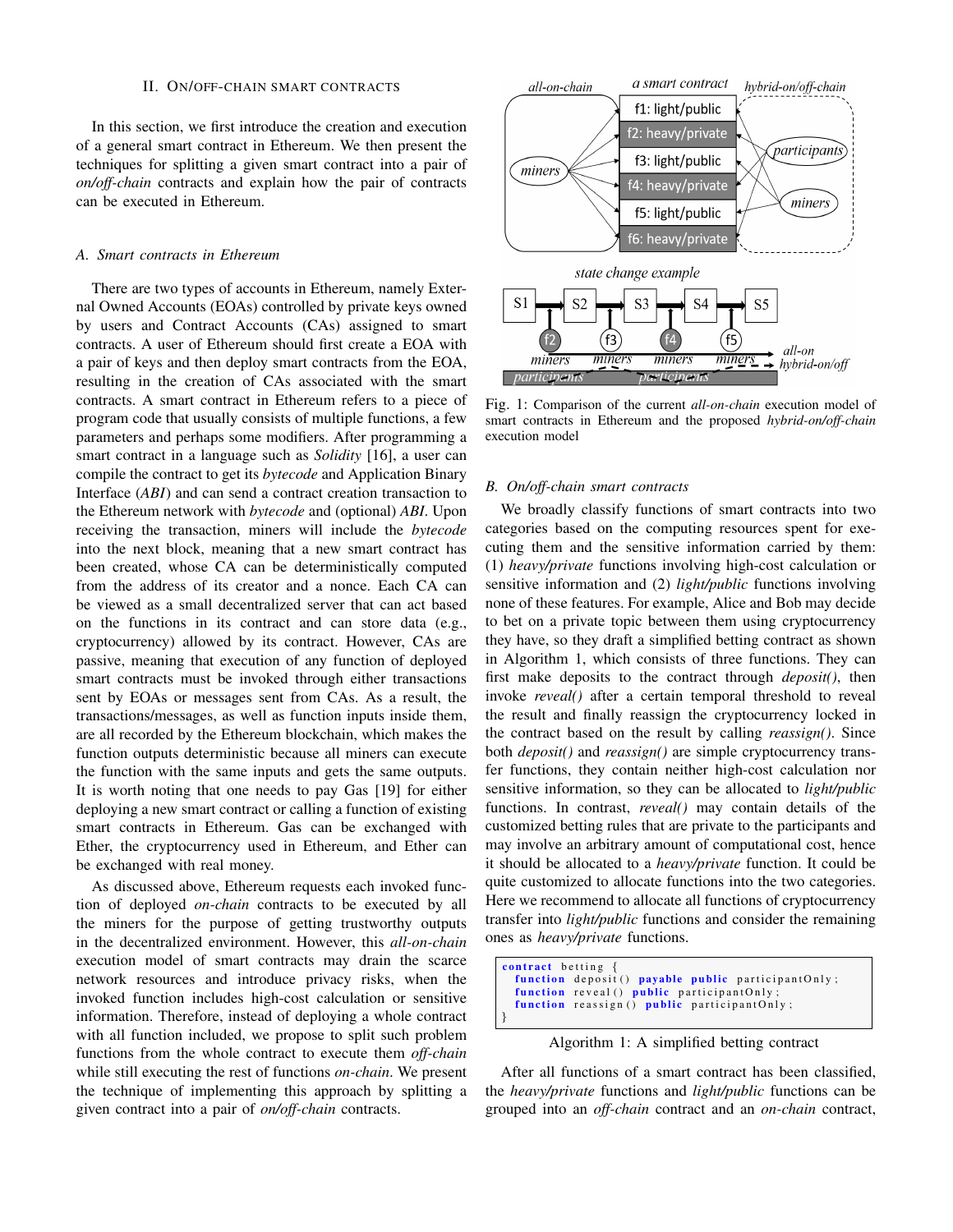respectively. Then, only the *on-chain* contract needs to be deployed to be publicly executed by all the miners while the *off-chain* contract can be privately executed by only a small group of interested participants. Ideally, splitting the *off-chain* contract from the whole contract does not affect the state change of the *on-chain* contract. For clarity of illustration, consider an example smart contract in Fig. 1, which consists of three light/public functions (i.e.,  $c1$ ,  $c3$ ,  $c5$ ) and three heavy/private functions (i.e., c2, c4, c6). With the *all-on-chain* model, the whole contract consisting of all the six functions is deployed and miners need to execute function  $f2$ ,  $f3$ ,  $f4$ and f5 to change the state of the deployed contract from S1 to S5. In contrast, with the *hybrid-on/off-chain* model, only an *on-chain* contract consisting of function f1, f3 and f5 is deployed, so miners only need to execute function  $f_3$  and  $f5$  while  $f2$  and  $f4$  can be privately executed by interested participants. As long as the participants are honest, they will be able to reach unanimous agreement on the *off-chain* execution results of f2 and f4 and input these results to turn the contract state from S1 to S2 and later from S3 to S4, just as if both f2 and f4 were executed by miners *on-chain*. However, in case of dishonest participants trying to lie about the *off-chain* execution results, we need an additional mechanism to always allow honest participants to enforce the *true* execution results of the *off-chain* contract. We will introduce this mechanism in the next section.

## III. ENFORCING OFF-CHAIN CONTRACTS

Our proposed enforcement mechanism is used by honest participants to enforce the results of *off-chain* execution and penalize any dishonest participants.

In the presence of any dishonest participants, an honest participant can simply deploy the *heavy/private* functions back to the blockchain, make them get recomputed by the miners to enforce the state of *on-chain* contract to be changed as expected. However, there are two challenges to make this strategy work as expected. First, the honest participant must prove that the deployed *heavy/private* functions are exactly same as the original ones agreed by all the participants at the beginning. Otherwise, participants can falsify these functions based on their self-interests. Second, after verifying the integrity of the deployed *heavy/private* functions, we need to rebuild a connection between these functions and the already deployed *light/public* functions (i.e., *on-chain* contract). Since the two groups of functions have been separated from a single smart contract, such a connection is necessary to make them re-recognize each other, just as if they were deployed together in a single smart contract at the beginning.

To overcome the aforementioned challenges altogether, in Fig.2, we propose a general mechanism of enforcing *off-chain* contracts in the *hybrid-on/off-chain* execution model of smart contracts, which consists of four stages:

• *Split/generate*: Before any on-chain activity, the *original* contract is first split to two parts that package *light/public* functions and *heavy/private* functions, respectively. Obviously, the two parts themselves usually do not contain any



Fig. 2: Two categories of functions in the whole contract are padded with a few extra functions to form the *on-chain* contract and the *off-chain* contract. In the presence of dishonest participants, any honest participant can use the signed copy of the *off-chain* contract to make the *on-chain* contract create a verified instance of the *offchain* contract and leverage the unique link between the instance and its creator (i.e., *on-chain* contract) to enforce state change of the *onchain* contract.

function for resolving a dispute, so we need to pad each group of functions with a few extra functions prepared for a dispute. After padding, we have already generated an *onchain* contract as well as another *off-chain* contract from the whole contract.

- *Deploy/sign*: The *on-chain* contract (i.e., *light/public* functions including the padded extra functions) can then be deployed by any participant to the blockchain while the *off-chain* contract (i.e., *heavy/private* functions plus padded extra functions) needs to be converted into *bytecode* to be signed by all the participants. It is important to note that each participant must obtain a copy of the *off-chain* contract with *signatures* from all the participants before any interaction with the deployed *on-chain* contract can take place. The procedure of generating *signed* copies may easily be implemented through off-chain communication approaches, such as Whisper [18] in Ethereum.
- *Submit/challenge*: When all participants are honest, they can execute computation of the *off-chain* contract by themselves and manually submit the results to the *on-chain* contract to push the state change. This can be implemented by leaving a challenge period after a representative of the participants have submitted the result, during which all other participants can challenge the result with the signed copy of the *offchain* contract. Obviously, if the representative is honest, there will be no need to challenge the submitted result, so the state of the *on-chain* contract can be successfully changed as expected without revealing any information of the *offchain* contract and also without requiring miners to perform the computation of *heavy/private* functions.
- *Dispute/resolve*: In the presence of any dishonest participants, such as if the representative violates the agreement, a dispute occurs. To resolve the dispute, during the challenge period, any honest participant can submit the *signed* copy, namely the *bytecode* and *signatures* together, to the *onchain* contract, where an extra function padded to the *on-*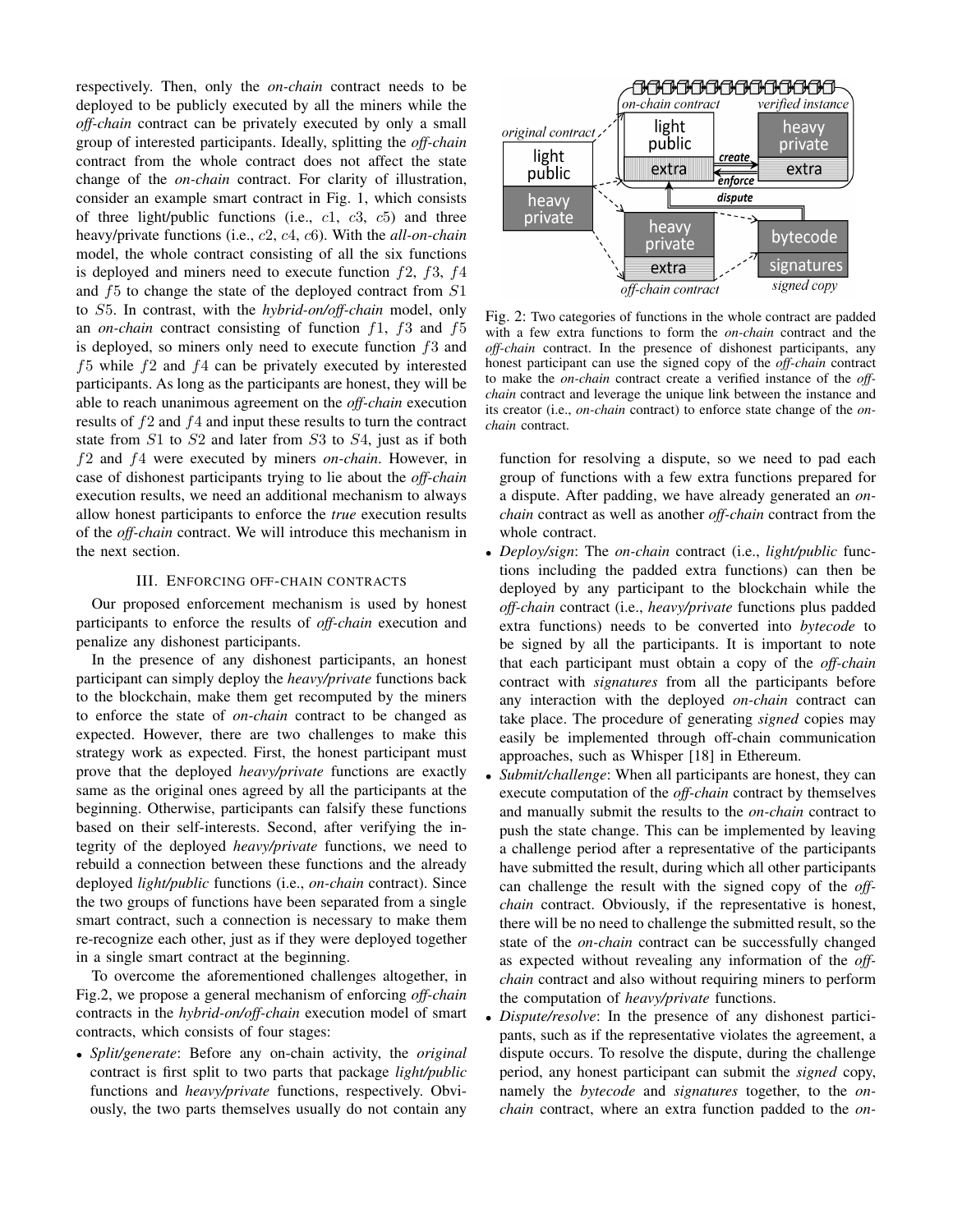### Betting Rules

Participants Alice and Bob. Rules:

- 1. Before time T0, Alice should deploy *on-chain* contract. Both the participants should keep a signed copy of the *off-chain* contract.
- 2. Before time  $T_1$ , both the participants can make a deposit (1) Ether) to *on-chain* contract through *deposit()* or request a refund through *refundRoundOne()*.
- 3. Between  $T_1$  and  $T_2$ , if either Alice's balance or Bob's balance in *on-chain* contract is not 1 Ether, the participants can request a refund through *refundRoundTwo()*.
- 4. The time point  $T_2$  is the temporal threshold when the betting result becomes available. After that, between  $T_2$  and  $T_3$ , the participants can compute the result *off-chain*. The loser (say Alice) can then call *reassign()* to make *on-chain* contract transfer 2 Ether to winner's account.
- 5. Finally, if the loser refused to implement step 4, the game will go to *dispute/resolve* stage. After  $T_3$ , the winner (say Bob) can call the extra function *deployVerifiedInstance()* with the signed copy at the *on-chain* contract and then call the extra function *returnDisputeResolution()* at the verified instance to enforce the dispute resolution.

## TABLE I: Betting rules

*chain* contract during the *split/generate* stage will be called to verify the *signed* copy through *signatures* and create a verified *on-chain* instance. The deployed verified instance is created through the *bytecode* of the *off-chain* contract, so it is cloned from the *off-chain* contract and consists of all the *heavy/private* functions and padded extra functions in the *off-chain* contract. A participant (may or may not be the one submitting the *signed* copy) can then invoke the *heavy/private* functions within the verified instance to make them be executed by the miners. The execution result will then be the *true* one, which is different from the *false* result submitted by the dishonest participant during the *dispute/resolve* stage. Then, an extra function padded to the *off-chain* contract will be invoked to send the *true* result back to the *on-chain* contract and another extra function padded to the *on-chain* contract will receive the *true* result, enforce the dispute resolution and penalize the dishonest participant. To sum up, in the fourth stage, three extra functions are designed to resolve a dispute:

- *deployVerifiedInstance()*: We design this extra function at the *on-chain* contract to receive the *signed* copy during the challenge period. Once called, this function first verifies all the received *signatures* and then creates an *on-chain* instance for the *bytecode* within a *signed* copy that has passed the verification.
- *returnDisputeResolution()*: We design this extra function at the *off-chain* contract to return the *true* result computed by miners to the *on-chain* contract.
- *enforceDisputeResolution()*: We design this extra function at the *on-chain* contract to enforce the dispute resolution.

With this four-stage mechanism, honest participants always keep the ability to make dishonest participants be verified and monetary penalized, which in turn incentivizes all participants to honestly follow the results of off-chain smart contracts. Next, we design and implement the proposed approaches using a detailed example.

## IV. IMPLEMENTATION

We implement the proposed approaches using an example smart contract for betting between Alice and Bob. The betting rules in the example smart contract are listed in Table I. Note that the presented betting rules do not involve penalty to dishonest participants, however it is straight-forward to revise step 2, 3 and 4 to monetarily penalize any dishonest participant in step 5.

The contracts are programmed with *Solidity* and the *offchain* signature part is implemented using *JavaScript* with ethereumjs-util [4] package and web3-utils [17] package. All the contracts have been tested over the Ethereum official test network *Kovan* [7].



Algorithm 2: *on-chain* contract (interface)

```
pragma solidity 0.4.24;
// interface
contract onChain {
  function enforceDisputeResolution (bool winner)
     external:
}
contract offChain {
  modifier certified participant Only \{\ldots\}heavy/private function
  function reveal () private returns (bool) \{\ldots\}extra funct:
  function returnDisputeResolution (address _addr)
     public certified participant Only {
    on Chain C_{0} = on Chain (_{add}r);
    C_on. enforceDisputeResolution (reveal ());
 }
}
```
Algorithm 3: *off-chain* contract (simplified)

In rule 1, before  $T_0$ , the *on-chain* contract should be deployed and the participants should have obtained *signed* copy of the *off-chain* contract. We show the implementation of the two contracts with *Solidity* in Algorithm 2 and Algorithm 3, respectively. As can be seen, in this example, the *onchain* contract consists of four light/public functions and two extra functions while the *off-chain* contract consists of one heavy/private function and one extra function. Here we note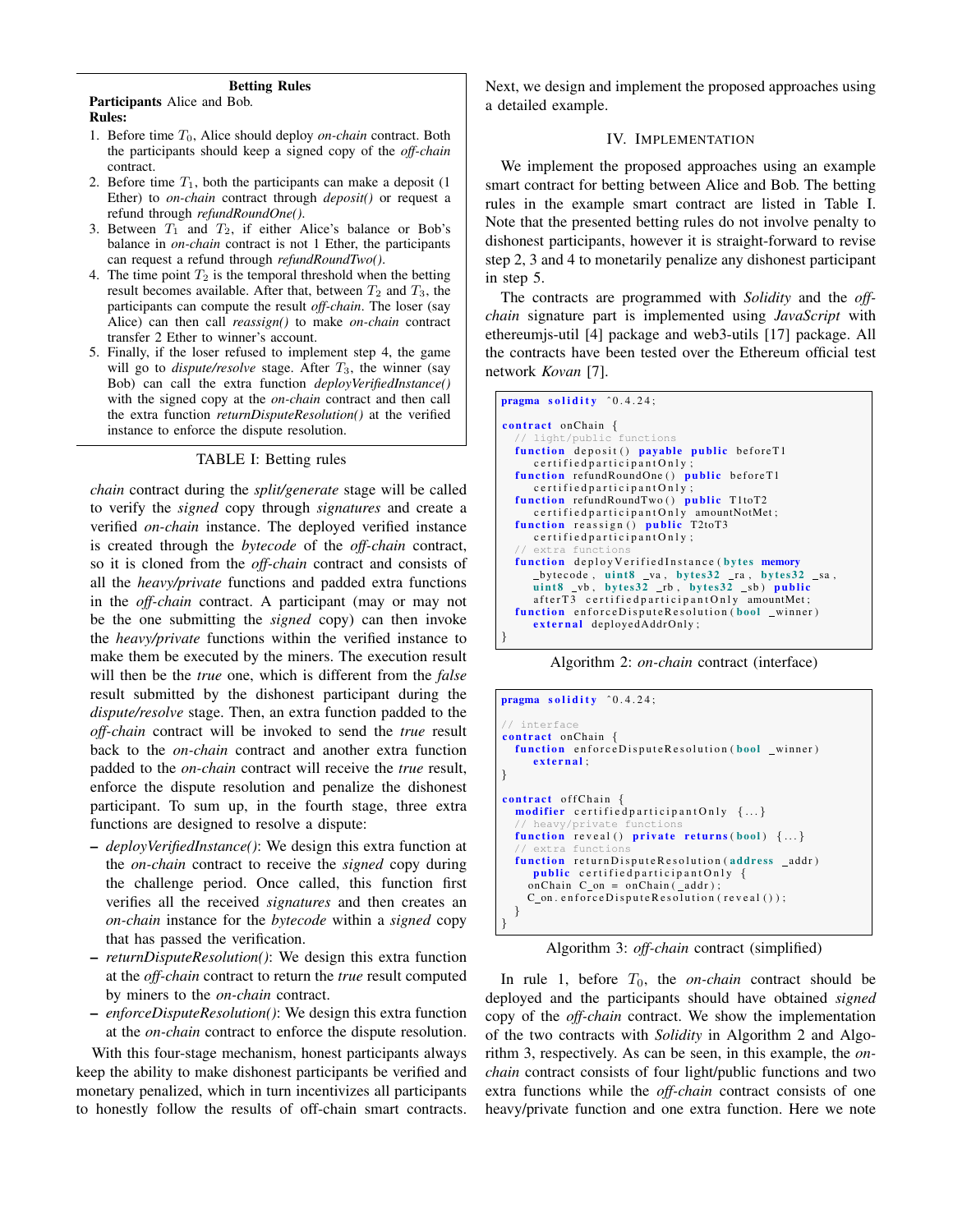that the parameters, constructor and modifiers (e.g., beforeT1, certifiedparticipantOnly) are omitted in Algorithm 2.

```
var web3Utils = require ('web3-utils')
var eth Utils = require ('ethereumjs-util')
var _bytecode = '0x608060405234801...bab40029'
var h_b by tecode = web 3 Utils . so lidity Sha 3 (\text{\_code}var h_bytecode_hex=new Buffer (h_bytecode.slice (2),'hex')
var privkey_a = new Buffer ('499...38c', 'hex')var vrs_a = ethUtils. ecsign(h_bytecode_hex, privkey_a)var_v a = vrs_a.
var -ra = vrs_a.r.toString('hex')var _sa = vrs_a.s.to String ('hex')
var privkey_b = new Buffer ('360...572', 'hex')
var vrs_b = ethUtils.ecsign(h_bytecode_hex, privkey_b)
var_v = v b = v r s_b. v
var _r b = vrs_b.r.toString('hex')
var sb = vrs_b.s. to String ('hex')
```
Algorithm 4: Signature v-r-s generation

```
contract onChain {
   . . .
  address public deployedAddr;
  function deploy Verified Instance (bytes memory
       b yt e c o d e , ui n t 8 va , b y t e s 3 2 ra , b y t e s 3 2 sa ,
ui n t 8 vb , b y t e s 3 2 rb , b y t e s 3 2 s b ) p u bli c
      afterT3 certifiedparticipantOnly amountMet {
      // verify signatures
     by t \cdot s32 h_by t \cdot c \cdot o d e = keccak256 (_by t \cdot c \cdot o d e);
      address a = ecrecover(h_bytecode, _va, _ra, _sa);<br>address b = ecrecover(h_bytecode, _vb, _rb, _sb);
     require (a == certified participant [0] & b ==
      c e r t i f i e d p a r t i c i p a n t [1]);
         create verified instance
     address _addr;
      assembly {
      _1 addr := create (0, add (_code, 0x20), mload (_code))
     \text{depth} = \text{add}r;
  }
   . . .
}
```
Algorithm 5: *deployVerifiedInstance()*

```
contract onChain {
  ...<br><mark>function</mark> enforceDisputeResolution(bool _winner)
     external deployedAddrOnly \{<br>accountBalance [participant [0]] = 0;
    account Balance [partitionant [1]] = 0;if ( _{winner} == true ) {
       participant [1]. transfer (
     accountBalance[partition] +account Balance [participant [1]]);
    \} else {
       participant [0]. transfer (
     accountBalance[partition] +account Balance [ participant [1]]);
    }
  }
   . . .
}
```
Algorithm 6: *enforceDisputeResolution()*

After generating the two contracts, Alice and Bob should transform the *off-chain* contract shown in Algorithm 2 into *bytecode* through tools such as *Remix* or *Truffle* and then use the *JavaScript* program in Algorithm 4 to generate signatures (tuples of *(v,r,s)*) with their account private keys and the *bytecode*. Please note that all the participants should use the same version of compiler for the purpose of getting same *bytecode*.

In case if Alice or Bob violates the rules before  $T_2$ , the game can always be terminated through *refundRoundOne()* or *refundRoundTwo()*. After  $T_2$ , suppose Alice loses the game, she should call *reassign()* to admit this failure before  $T_3$  to let the function transfer both winner's deposit and loser's deposit to winner. If  $reassign()$  is not called before  $T_3$ , the winner will find the fact that the loser has violated the rules and a dispute has occurred. Once the dispute happens, after  $T_3$ , the winner (say, Bob in this example) should call the *deployVerifiedInstance()* extra function (Algorithm 5) with the *signed* copy. The extra function will first verify the signatures by outputting an address from *bypecode* and *(v,r,s)* and checking whether it is the signer's address. After that, the extra function will create a verified instance from the *bytecode* and also record the address of the created instance in the parameter *deployedAddr*. Thus, by generating the verified instance from the *on-chain* contract, the verified instance can be authorized through the parameter *deployedAddr* because no other contract can have the same address and it is also guaranteed that the verified instance has been agreed by all the participants. Please note that to create a contract from an existing contract with only *bytecode*, we must use the assembly language in *Solidty*.

Finally, the winner (i.e., Bob) can call *returnDisputeResolution()* in the verified instance (see Algorithm 3) with the address of the *on-chain* contract (see Algorithm 2). The input address of the *on-chain* contract will then allow the verified instance to return the dispute resolution to the *on-chain* contract by invoking the extra function *enforceDisputeResolution()* (Algorithm 6), which then enforces both winner's deposit and loser's deposit to be transferred to winner and may also monetarily penalize the dishonest loser if there is a penalty rule. Here, the *deployedAddrOnly* modifier will check *msg.sender* so that only the verified instance with the address same as the one recorded in parameter *deployedAddr* can leverage *enforceDisputeResolution()* to change the state of *onchain* contract.

| <b>Extra function</b>     | Gas cost            |
|---------------------------|---------------------|
| deployVerifiedInstance()  | $225082 + reveal()$ |
| returnDisputeResolution() | 37745               |

TABLE II: Gas cost

We now present the gas cost for dispute resolution. As shown in Table II, in case of a dispute, an honest participant needs to first spend (225082 + cost of *reveal()*) gas to deploy the verified instance through *deployVerifiedInstance()* and then spend 37745 gas to enforce the resolution through *returnDisputeResolution()*. The overall cost is not high when cost of *reveal()* is low. However, if *reveal()* is a heavy function, it should be mandatory for each participant to pay security deposit so that the honest participant paying for dispute resolution can receive compensation from dishonest participants.